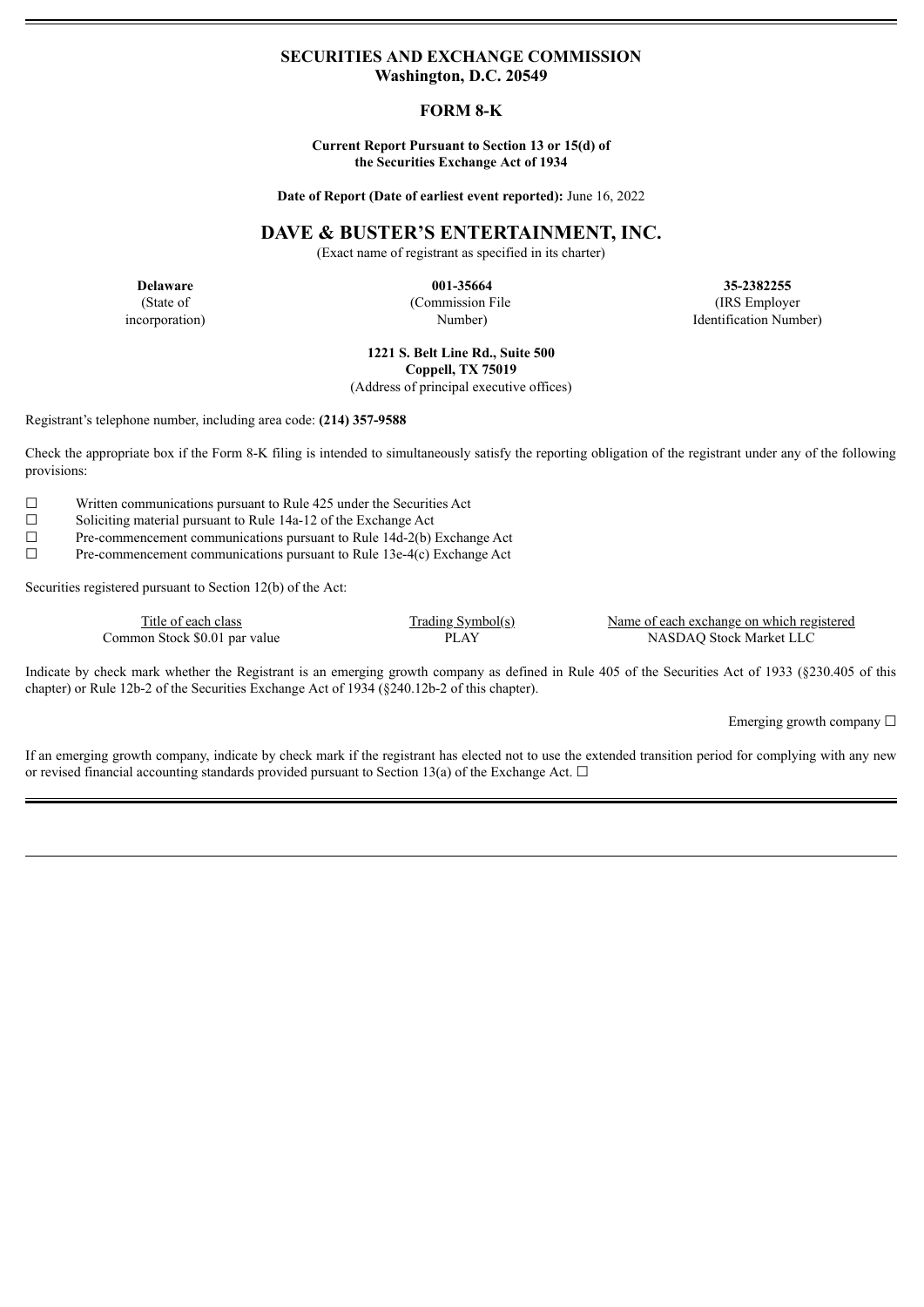### **Item 5.07. Submission of Matters to a Vote of Security Holders.**

At the Annual Meeting on June 16, 2022, the following matters were submitted to the vote of the shareholders, with the results of voting on each such matter as set forth below (vote totals are rounded to the nearest full share).

### **Proposal 1**

Each of the Registrant's nominees was elected a director to hold office until the next Annual Meeting of Shareholders or until his or her successor is elected and qualified.

|                     | <b>Number of Shares Voted</b> |           |           |                        |
|---------------------|-------------------------------|-----------|-----------|------------------------|
| <b>Name</b>         | For                           | Against   | Abstain   | <b>Broker Non-Vote</b> |
| James P. Chambers   | 36,006,216                    | 89,215    | 1,422,156 | 4.862.406              |
| Hamish A. Dodds     | 35,977,814                    | 117,798   | 1,421,975 | 4,862,406              |
| Michael J. Griffith | 35,024,435                    | 1,071,343 | 1,421,809 | 4,862,406              |
| Gail Mandel         | 35,902,216                    | 193,631   | 1,421,740 | 4,862,406              |
| Atish Shah          | 35,072,829                    | 1,022,938 | 1,421,820 | 4.862.406              |
| Kevin M. Sheehan    | 35, 337, 354                  | 677,818   | 1,502,415 | 4,862,406              |
| Jennifer Storms     | 35,118,817                    | 976.981   | 1,421,789 | 4.862.406              |

#### **Proposal 2**

The proposal to ratify the appointment of KPMG LLP as Independent Registered Public Accounting Firm for the fiscal year ending January 29, 2023, was approved. The results were as follows:

| For | Vgainst    | <b>\bstair</b><br>.         | - vote<br>Non-<br>Broker<br>. |
|-----|------------|-----------------------------|-------------------------------|
| 40  | n.<br>.640 | 79 <sup>°</sup><br>$\Delta$ |                               |

### **Proposal 3**

The proposal on the Registrant's executive compensation was approved. The results were as follows:

| F 01     | <b>\gainst</b> | Abstain        | <b>Non-Vote</b><br>Broker |
|----------|----------------|----------------|---------------------------|
| 34.43921 | 649.882        | 120.202<br>4/8 | 1862.406                  |

## **Proposal 4**

The proposal on the frequency of future advisory votes on Registrant's executive compensation was approved on a one-year basis. The results were as follows:

| <b>Une-Year</b>      | Iwo-Years | <b>CONTINUES</b><br>Three-Years | Abstain               | Non-Vote<br>Broker |
|----------------------|-----------|---------------------------------|-----------------------|--------------------|
| 34 912 566<br>12.566 | 104,788   | .072,400                        | 127022<br>دده. ا<br>. | .862.406           |

# **Item 9.01. Financial Statements and Exhibits**

## (d) Exhibits.

104 Cover Page Interactive Data File (the Cover Page Interactive Data File is embedded within the Inline XBRL document).